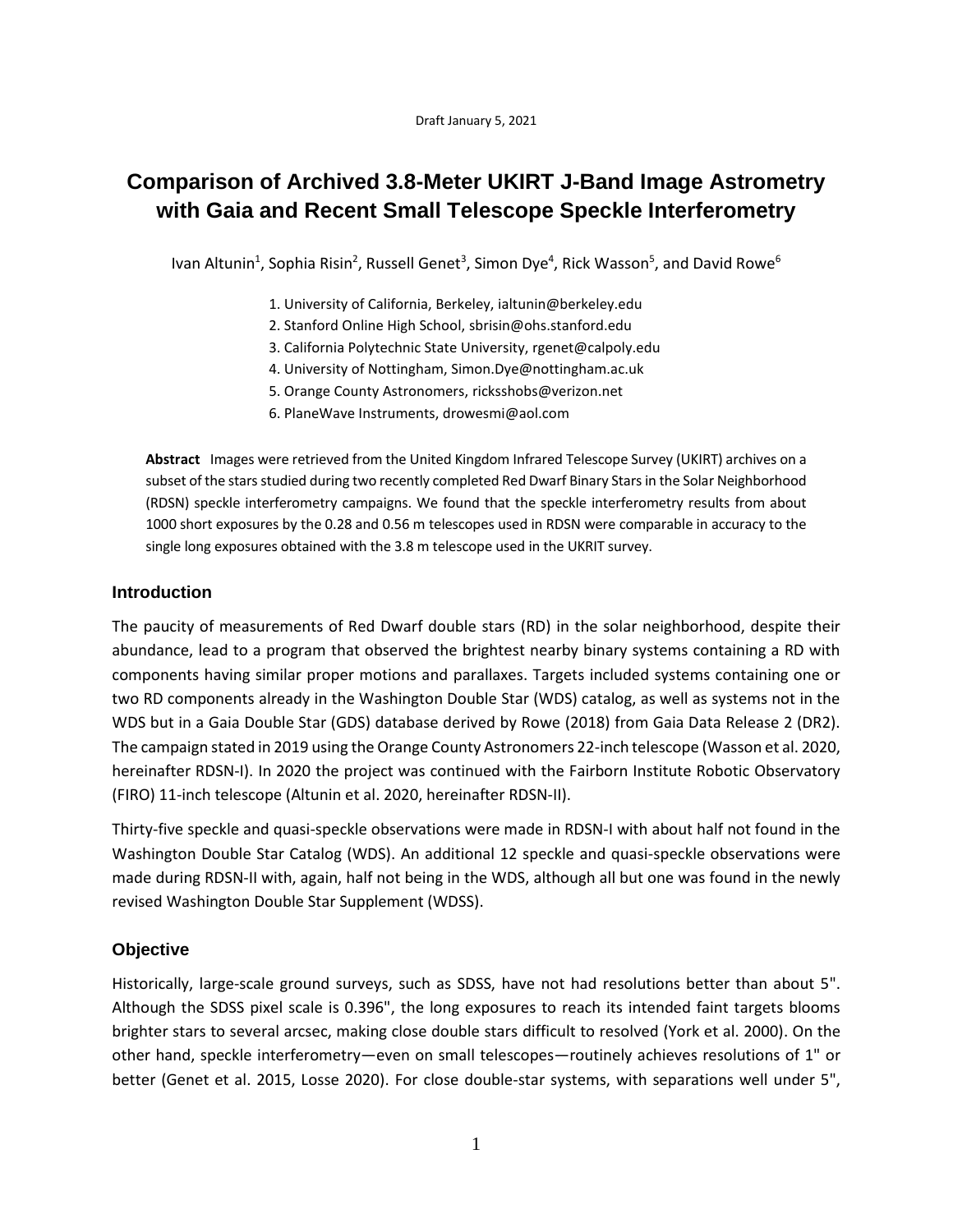often the only available past PA and Sep observations are those from Gaia (and occasionally Hipparcos/Tycho).

To expand the number of past observations that we could combine with small-telescope speckle interferometry and Gaia observations, we evaluated the use of images retrieved from the UKIRT, archived since the survey started in 2004. The UKIRT telescope was not, obviously, limited in its resolution by its 3.8-m aperture; rather it was limited by seeing on Mauna Kea which, in the J-band observations, was about 1", comparable in resolution to small telescopes equipped for speckle interferometry.

The objective of this project was to determine if, in addition to Gaia astrometry, astrometry of archived UKIRT images could provide useful past position angle and separation (PA and Sep) measurements to complement our current speckle interferometry. However, unlike Gaia, the UKIRT PA and Sep measurements automatically measured, requiring us to manually make astrometric measurements of the retrieved UKIRT images.

# **UKIRT Images**

All of the UKIRT J-band images used in this project were acquired by the UKIRT Hemisphere Survey (UHS; Dye et al. 2017) apart from the image of WDS 15461+0441 which was acquired by the Large Area Survey (LAS) as part of the UKIRT Infra-red Deep Sky Survey (UKIDSS; Dye et al. 2006; Warren et al. 2007, Lawrence et al. 2007). Both surveys used UKIRT's Wide Field Camera (WFCAM; Casali et al. 2007) which has a field of view of approximately 0.8 square degrees and a native pixel scale of 0.4 arcsec (Image 1). All UHS images have the native WFCAM pixel scale whereas the LAS uses 2x2 microstepping which results in images with a pixel scale of 0.2 arcsec. All imaging data was obtained via the WFCAM Science Archive (WSA; Hambly et al. 2008) [\(wsa.roe.ac.uk\)](http://wsa.roe.ac.uk/). We used the WSA's 'MultiGetImage' tool selecting stacked images from both the 'UKIDSSDR11PLUS' and 'UHSDR1' data releases and using an extraction field of view of 1 arcmin.



*Image 1: The UKIRT telescope with the WFCAM camera. Source:* <https://news.arizona.edu/story/hawaiian-eye-to-the-sky-now-under-ua-directorship>

# **Processing Techniques**

UKIRT images were obtained on a total of 27 stars, 20 from RDSN-I and 7 from RDSN-II. The image files were opened in Speckle Toolbox (STB) 1.14 (Rowe 2015) and the measurements of PA and Sep were made using STB's astrometry measurement tool with the plate calibration values and dates obtained from the UKIRT image FITS header.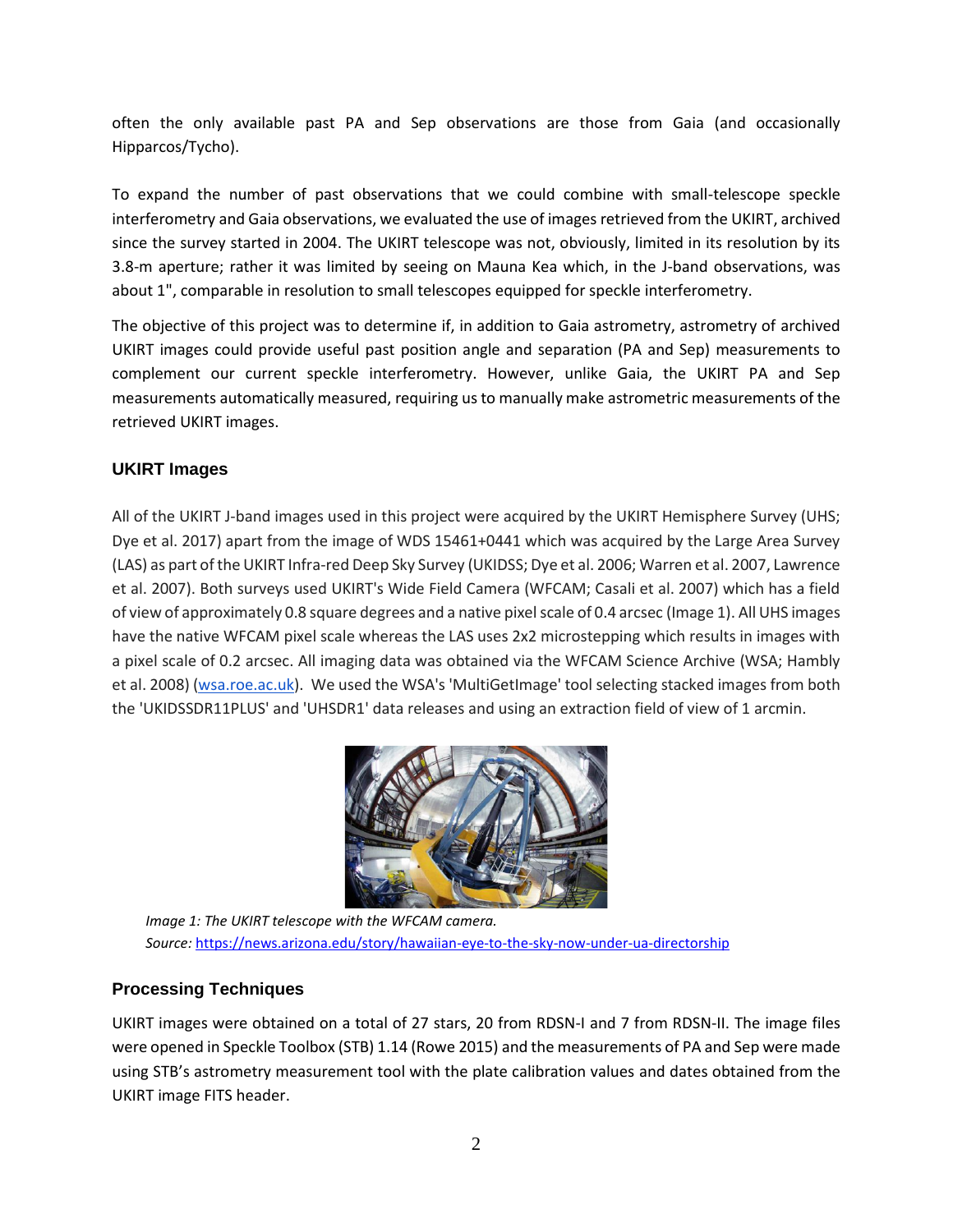#### **Results**

The results from the data processing can be seen in Table 1a and 1b. This is the first time our UKIRT measurements are being reported for these stars. The other measurements (Gaia and speckle interferometry) were reported in the two previous RDSN papers.

As mentioned in the RDSN-II paper, it was assumed that astrometric measurements do not change systematically in different wavelengths, allowing us to compare PA and Sep in different filters. This assumption has not been explored and warrants further investigation (Altunin et. al 2020).

| Identification  | <b>UKIRT</b> |        |            | Gaia             |      |                 | <b>RDSN-I</b>  | ABS U-G |               | <b>ABS G-RDSN-1</b> |       |       |
|-----------------|--------------|--------|------------|------------------|------|-----------------|----------------|---------|---------------|---------------------|-------|-------|
|                 | Date         | PA     | <b>SEP</b> | PA               | Sep  | Date            | PA             | Sep     | PA            | Sep                 | PA    | Sep   |
| WDS 00220+4913  | 2014.941     | 303.24 | 2.14       | 300.89           | 2.27 | 2019.764        | 302.70         |         | 2.31 2.35     | 0.13                | 1.81  | 0.04  |
| 003317.5+341910 | 2013.928     | 174.03 | 3.09       | 174.64           | 3.14 | 2019.846        | 176.04         | 3.17    | 0.61          | 0.06                | 1.40  | 0.02  |
| 032829.3+351519 | 2012.835     | 197.95 | 1.36       | 200.15           | 1.23 | 2020.074 202.02 |                |         | 1.29 2.20     | 0.13                | 1.87  | 0.05  |
| WDS 15461+0441  | 2008.290     | 230.60 | 2.34       | 232.50           | 2.34 | 2019.501 233.10 |                |         | 2.36 1.90     | 0.00                | 0.60  | 0.02  |
| WDS 16042+4620  | 2012.548     | 57.27  | 6.47       | 58.20            | 6.49 | N/A             |                |         | 0.93          | 0.02                | N/A   |       |
| WDS 16468+0531  | 2012.504     | 170.07 | 4.41       | 170.00           | 4.47 | 2019.501 170.38 |                |         | 4.50 0.07     | 0.06                | 0.38  | 0.02  |
| 164940.5+280004 | 2013.115     | 43.86  | 3.51       | 43.30            | 3.51 | N/A             |                |         | 0.56          | 0.04                | N/A   |       |
| 170648.9+321159 | 2013.665     | 27.20  | 3.26       | 27.30            | 3.28 | 2019.600        | 26.98          |         | $3.24$ $0.10$ | 0.02                | 0.32  | 0.04  |
| 171044.6+272743 | 2013.402     | 270.01 | 2.10       | 269.00           | 2.12 | 2019.600 264.53 |                |         | $2.16$ 1.01   | 0.02                | 4.47  | 0.04  |
| 180512.0+180719 | 2013.268     | 18.46  | 5.00       | 18.8             | 5.02 | 2019.600        | 18.42          |         | $5.11$ 0.34   | 0.02                | 0.38  | 0.09  |
| 180931.7+040045 | 2012.589     | 132.81 | 2.55       | 132.40           | 2.58 | 2019.600 132.35 |                |         | $2.59$ 0.41   | 0.031               | 0.05  | 0.01  |
| 182044.1+320633 | 2013.282     | 44.39  | 2.69       | 44.60            | 2.76 | 2019.633        | 43.79          |         | $2.75$ 0.21   | 0.079               | 0.81  | 0.01  |
| 195852.2+513050 | 2013.512     | 130.05 | 2.75       | 130.20           | 2.77 | 2019.728        | 130.54         |         | $2.84$ 0.15   | 0.023               | 0.34  | 0.07  |
| WDS 20573+1200  | 2012.698     | 164.01 | 3.36       | 164.25           | 3.44 | 2019.728        | 168.77         |         | 3.56 0.24     | 0.079               | 4.52  | 0.12  |
| 210532.1+060916 | 2013.350     | 166.62 | 5.04       | 166.00           | 5.09 | 2019.663        | 165.34         |         | $5.06$ 0.62   | 0.05                | 0.66  | 0.03  |
| 210957.5+032122 | 2012.537     | 185.64 | 2.64       | 185.30           | 2.66 | 2019.764        | 185.73         |         | $2.63 \ 0.34$ | 0.01                | 0.43  | 0.02  |
| WDS 21174+2053  | 2013.651     | 340.98 | 4.28       | 341.20           | 4.30 | 2019.663        | 340.94         |         | 4.43 0.30     | 0.02                | 0.26  | 0.12  |
| WDS 22077+2521  | 2013.670     | 237.95 | 8.07       | 238.13           | 8.20 | 2019.728        | 238.83         |         | $8.27 \ 0.18$ | 0.13                | 0.70  | 0.06  |
| WDS 22212+3745  | 2013.725     | 252.97 | 1.92       | 250.41           | 1.98 | 2019.764        | 248.89         |         | $2.05$ 2.56   | 0.07                | 1.52  | 0.07  |
| 234314.8+233625 | 2013.725     | 328.21 |            | 5.74 327.70 5.79 |      | 2019.846 327.49 |                |         | 5.84 0.51     | 0.05                | 0.21  | 0.05  |
|                 |              |        |            |                  |      | Average         |                | 0.70    | 0.046         | 1.10                | 0.052 |       |
|                 |              |        |            |                  |      |                 | <b>STD Dev</b> |         | 0.78          | 0.040               | 1.30  | 0.032 |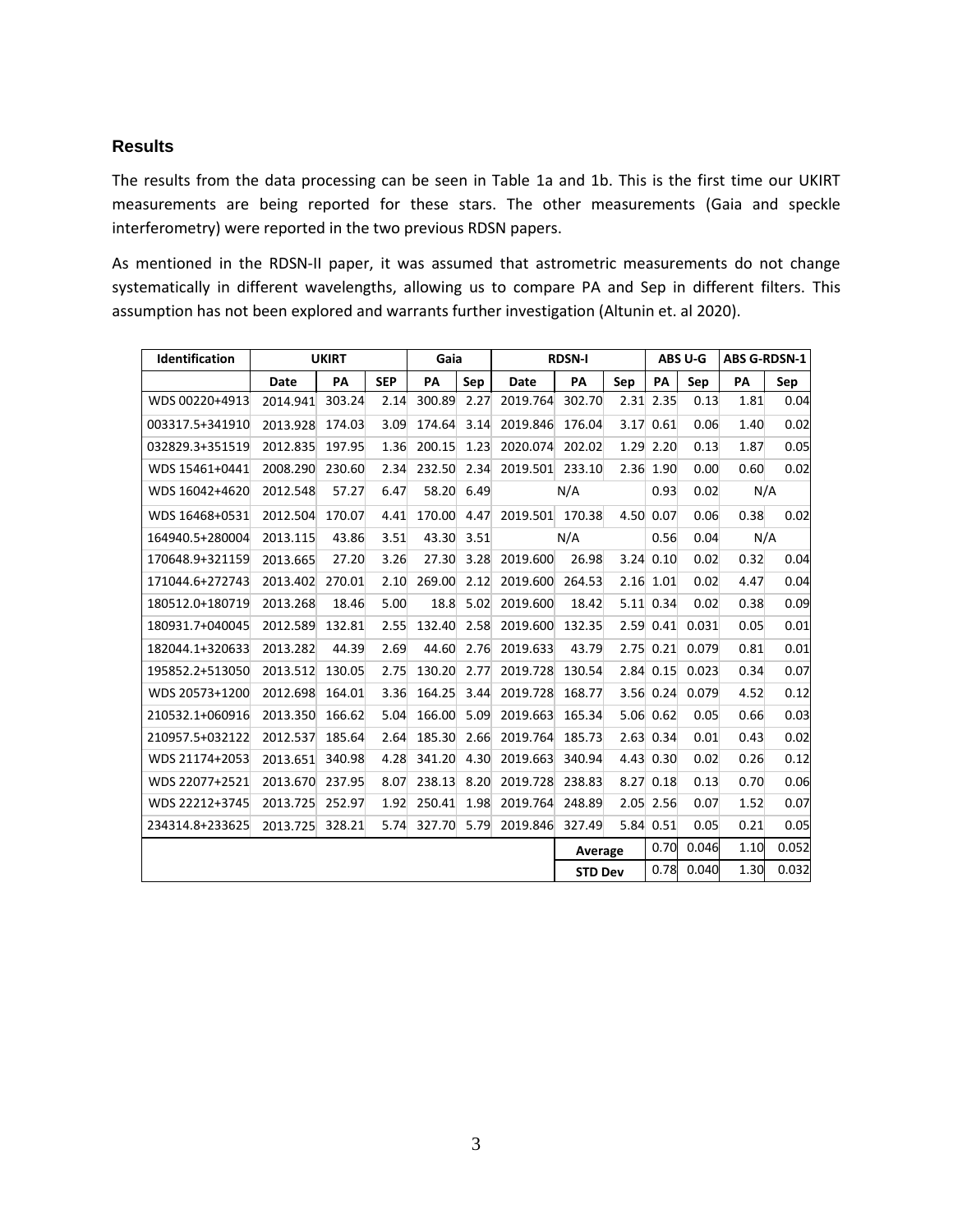| <b>Identification</b> | <b>UKIRT</b> |        |            | Gaia   |      | <b>RDSN-II</b> |        |                | ABS U-G |                 | <b>ABS G-RDSN</b> |       |
|-----------------------|--------------|--------|------------|--------|------|----------------|--------|----------------|---------|-----------------|-------------------|-------|
|                       | Date         | PA     | <b>SEP</b> | PA     | Sep  | Date           | PA     | Sep            | PA      | <b>SEP</b>      | PA                | Sep   |
| 170648.9+321159       | 2013.665     | 26.84  | 3.24       | 27.30  | 3.28 | 2020.591       | 26.59  | 3.27           | 0.46    | 0.04            | 0.71              | 0.01  |
| 173307.3+091437       | 2012.548     | 73.61  | 4.54       | 72.30  | 4.69 | 2020.589       | 70.07  | 4.65           | 1.31    | 0.14            | 2.23              | 0.04  |
| WDS 18277+5016        | 2012.671     | 237.39 | 4.88       | 236.70 | 4.92 | 2020.611       | 237.86 | 5.05           | 0.69    | 0.03            | 1.16              | 0.14  |
| 184930.9+414635       | 2012.600     | 89.11  | 4.02       | 89.50  | 4.18 | 2020.600       | 89.85  | 4.20           | 0.39    | 0.15            | 0.35              | 0.02  |
| WDS 19260+3555        | 2013.257     | 106.22 | 6.03       | 106.30 | 6.04 | 2020.603       | 106.33 | 5.95           | 0.08    | 0.01            | 0.03              | 0.09  |
| WDS 19529+4316        | 2012.835     | 257.32 | 5.06       | 257.10 | 5.09 | 2020.622       | 257.10 | 5.10           | 0.22    | 0.03            | $\Omega$          | 0.01  |
| 202201.6+214720       | 2012.764     | 67.44  | 5.42       | 67.46  | 5.44 | 2020.622       | 67.57  | 5.45           | 0.02    | 0.03            | 0.11              | 0.01  |
|                       |              |        |            |        |      |                |        | Average        |         | $0.45 \, 0.063$ | 0.66              | 0.045 |
|                       |              |        |            |        |      |                |        | <b>STD Dev</b> |         | 0.440.061       | 0.81              | 0.049 |

*Table 1: The first column contains the identifier of the stars observed in RDSN-II. The following 3 sections contain columns on the date the observations were taken, the position angle in degrees, and separation in arcseconds. Only stars that with UKRIT images were included. The last section contains the absolute value of the difference between Gaia (G) and the UKIRT (U) measurements and the Gaia (G) and the RDSN measurements. The last two rows contain the standard deviation and average of these absolute values.*

#### **Analysis/Discussion**

Considering the absolute values of the difference of measurements between Gaia (G), and, respectively, the UKIRT images (U), and RDSN speckle interferometry in Table 1, it does *not* appear that there is any significant motion—in most cases, less than 1 degree of motion in PA in almost a decade. While the RDSN targets were selected to be somewhat close to Earth (within 100 parsecs), their separations were quite wide (3" to 6"). Thus, despite the observations covering  $\sim$  a decade of time, with UKIRT being the earliest (2006), then Gaia (2015.5), and then RDSN (2019 and 2020), this lack of detectable motion is not surprising.

There also does not appear to be any significant difference between the average absolute values of the difference between Gaia and UKIRT measurements and Gaia and RDSN measurements in either PA or Sep (both within one standard deviation of each other). Thus, it appears, that with respect to relative astrometry of somewhat close double stars, the UKIRT 3.8-m telescope on Mauna Kea with long single exposures, and the RDSN telescopes (FIRO 0.28-m and Orange County Astronomers 0.56-m telescopes) near sea level with a thousand short exposures (speckle interferometry via bispectrum analysis), have about the same precision. This demonstrates the power and usefulness of double star follow up observations made by small telescopes with speckle and quasi-speckle interferometry. Large and small telescopes can work synergistically together.

Something that was not clear at the start of this study, was whether or not useful astrometric measurements could be obtained from the UKIRT images. UKIRT surveys were designed to observe faint, remote galaxies, so nearby bright (12-15 mag) stars were, out of necessity, overexposed. Yet, despite many of the stars having totally overexposed centers, it appears that the STB centroid tool successfully did its job, allowing astrometric measurements to be extracted. (Image 2) This finding confirms the utility of UKRIT images to obtain historical measurements of double star systems.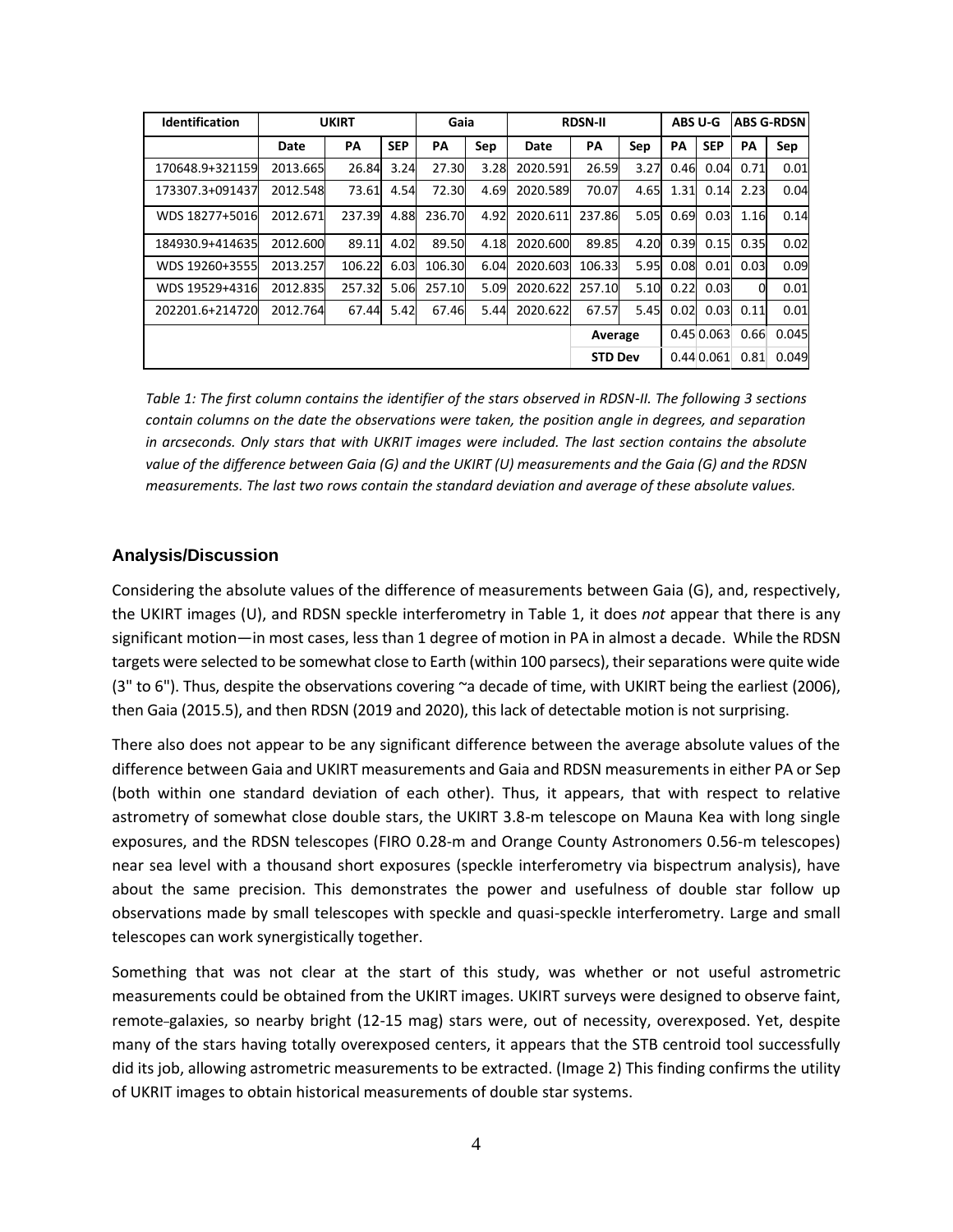

*Image 2: The UKIRT image 002158.2+491237. Despite the overexposed center (black pixels) the STB centroid tool was able to center around the primary and secondary stars allowing astrometric measurements to be made.*

Using astrometrically-measured, archival UKIRT images in conjunction with Gaia's data and recent speckle observations, the curved orbital motion of short period binaries over an observational interval of approximately a decade may be detectable. Underway is an observational program using the 11" FIRO telescope that is focused on observing nearby red dwarf doubles with the potential of being binaries with short periods (less than 500 years) whose changing position angles (binary rotations), if real, should be detectable over the UKIRT / Gaia / FIRO time scale of almost a decade.

#### **Conclusion**

We have successfully demonstrated that past UKIRT images can be used to obtain historical measurements of double star systems. The measurements could, in the future, be used in conjunction with Gaia and our own speckle estimates of PA and Sep, to look for short, curved arcs on potential shortperiod, gravitationally bound doubles.

#### **Acknowledgements**

We thank UKIRT for supplying the archived images used in this program. We also thank those whose reviews improved this paper. They include (add reviewer's names here). Finally, we thank the European Space Agency and the Gaia team for the use of their observations, and the U.S. Naval Observatory for the use of the Washington Double Star Catalog and its supplement.

#### **References**

Altunin, I., Wasson, R., & Genet, R., 2020. "Observation of Gaia (DR2) Red and White Dwarf Binary Stars in the Solar Neighborhood - II," *Journal of Double Star Observations,* 16-5, 470.

Casali et al., 2007, "The UKIRT wide-field camera", A&A, 467, 777

Dye, S., et al., 2017, "The UKIRT Hemisphere Survey: definition and J-band data release", MNRAS, 473, 5113

Dye, S., et al., 2006, "The UKIRT Infrared Deep Sky Survey Early Data Release", MNRAS, 372, 1227